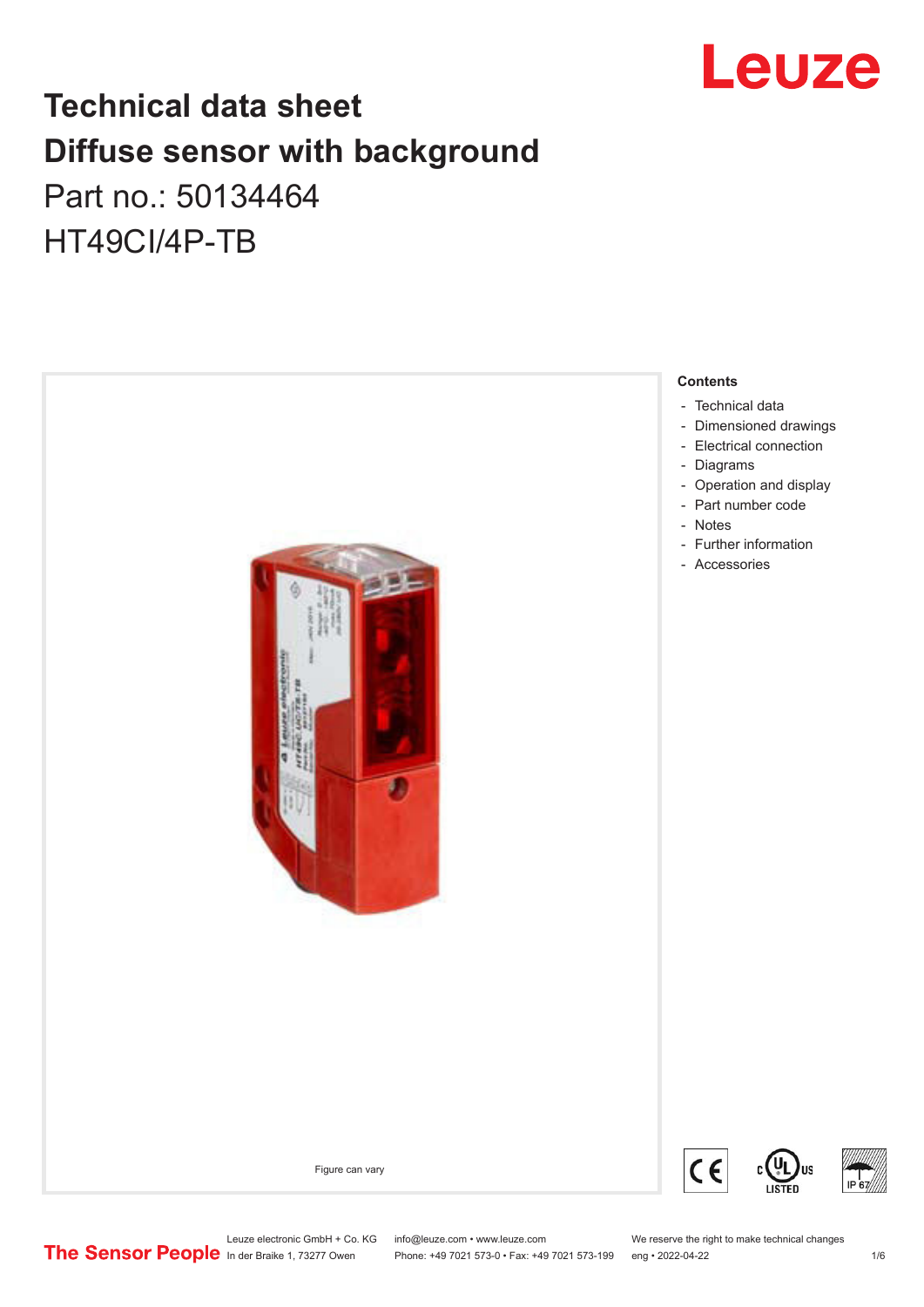ground suppression

## <span id="page-1-0"></span>**Technical data**

#### **Basic data**

**Series** 49C **Operating principle** Diffuse reflection principle with back-

#### **Optical data**

| <b>Black-white error</b>        | < 10% up to 1200 mm                  |
|---------------------------------|--------------------------------------|
| <b>Operating range</b>          | Guaranteed operating range           |
| Operating range, white 90%      | 0.0053m                              |
| Operating range, gray 18%       | 0.022m                               |
| Operating range, black 6%       | $0.051.5$ m                          |
| <b>Operating range limit</b>    | Typical operating range              |
| <b>Operating range limit</b>    | 0.0053m                              |
| <b>Adjustment range</b>         | 120  3,000 mm                        |
| Light source                    | LED, Infrared                        |
| Wavelength                      | 860 nm                               |
| <b>Transmitted-signal shape</b> | Pulsed                               |
| LED group                       | Exempt group (in acc. with EN 62471) |
|                                 |                                      |

#### **Electrical data**

**Protective circuit** Polarity reversal protection

Short circuit protected Transient protection

| 10  30 V, DC, Incl. residual ripple |
|-------------------------------------|
| 0  15 %, From $U_{\rm B}$           |
| $020$ mA                            |
|                                     |

#### **Outputs**

**Number of digital switching outputs** 2 Piece(s)

**Switching outputs Voltage type** DC **Switching current, max.** 100 mA **Switching voltage** 

high:  $\geq (U_B - 2V)$ low: ≤ 2  $V$ 

| Switching output 1         |                     |
|----------------------------|---------------------|
| <b>Assignment</b>          | Connection 1, pin 3 |
| <b>Switching element</b>   | Transistor, PNP     |
| <b>Switching principle</b> | Light switching     |
|                            |                     |

| Switching output 2  |                     |
|---------------------|---------------------|
| Assignment          | Connection 1, pin 4 |
| Switching element   | Transistor, PNP     |
| Switching principle | Dark switching      |
|                     |                     |

#### **Timing**

| Switching frequency | 250 Hz |
|---------------------|--------|
| Response time       | 2 ms   |
| Readiness delay     | 300 ms |

| <b>Connection 1</b>       |                      |
|---------------------------|----------------------|
| <b>Function</b>           | Signal OUT           |
|                           | Voltage supply       |
| <b>Type of connection</b> | Terminal             |
| Type of terminal          | Spring-cage terminal |
| No. of pins               | $5 - pin$            |

#### **Mechanical data**

| Dimension (W x H x L)    | 31 mm x 104 mm x 55.5 mm     |
|--------------------------|------------------------------|
| <b>Housing material</b>  | Plastic                      |
| <b>Plastic housing</b>   | <b>PC</b>                    |
| Lens cover material      | Plastic                      |
| Net weight               | 150q                         |
| <b>Housing color</b>     | Red                          |
| <b>Type of fastening</b> | Through-hole mounting        |
|                          | Via optional mounting device |
|                          |                              |

#### **Operation and display**

| Type of display                     | LED                                                |  |
|-------------------------------------|----------------------------------------------------|--|
| <b>Number of LEDs</b>               | 2 Piece(s)                                         |  |
| <b>Operational controls</b>         | Multiturn potentiometer                            |  |
|                                     | Teach button                                       |  |
| Function of the operational control | Activation of the time module for dropout<br>delay |  |
|                                     | Light/dark switching                               |  |
|                                     | Range adjustment                                   |  |
|                                     | Switching range adjustment                         |  |
| <b>Environmental data</b>           |                                                    |  |
| Ambient temperature, operation      | $-4060 °C$                                         |  |
| Ambient temperature, storage        | $-40$ 70 °C                                        |  |
| <b>Certifications</b>               |                                                    |  |
| Degree of protection                | IP 67                                              |  |
| <b>Protection class</b>             | Ш                                                  |  |
| <b>Certifications</b><br>c UL US    |                                                    |  |
| <b>Standards applied</b>            | IEC 60947-5-2                                      |  |
| <b>Classification</b>               |                                                    |  |
| <b>Customs tariff number</b>        | 85365019                                           |  |
| <b>ECLASS 5.1.4</b>                 | 27270904                                           |  |
| <b>ECLASS 8.0</b>                   | 27270904                                           |  |
| <b>ECLASS 9.0</b>                   | 27270904                                           |  |
| <b>ECLASS 10.0</b>                  | 27270904                                           |  |
| <b>ECLASS 11.0</b>                  | 27270904                                           |  |
| <b>ECLASS 12.0</b>                  | 27270903                                           |  |
| <b>ETIM 5.0</b>                     | EC002719                                           |  |
| <b>ETIM 6.0</b>                     | EC002719                                           |  |
| <b>ETIM 7.0</b>                     | EC002719                                           |  |



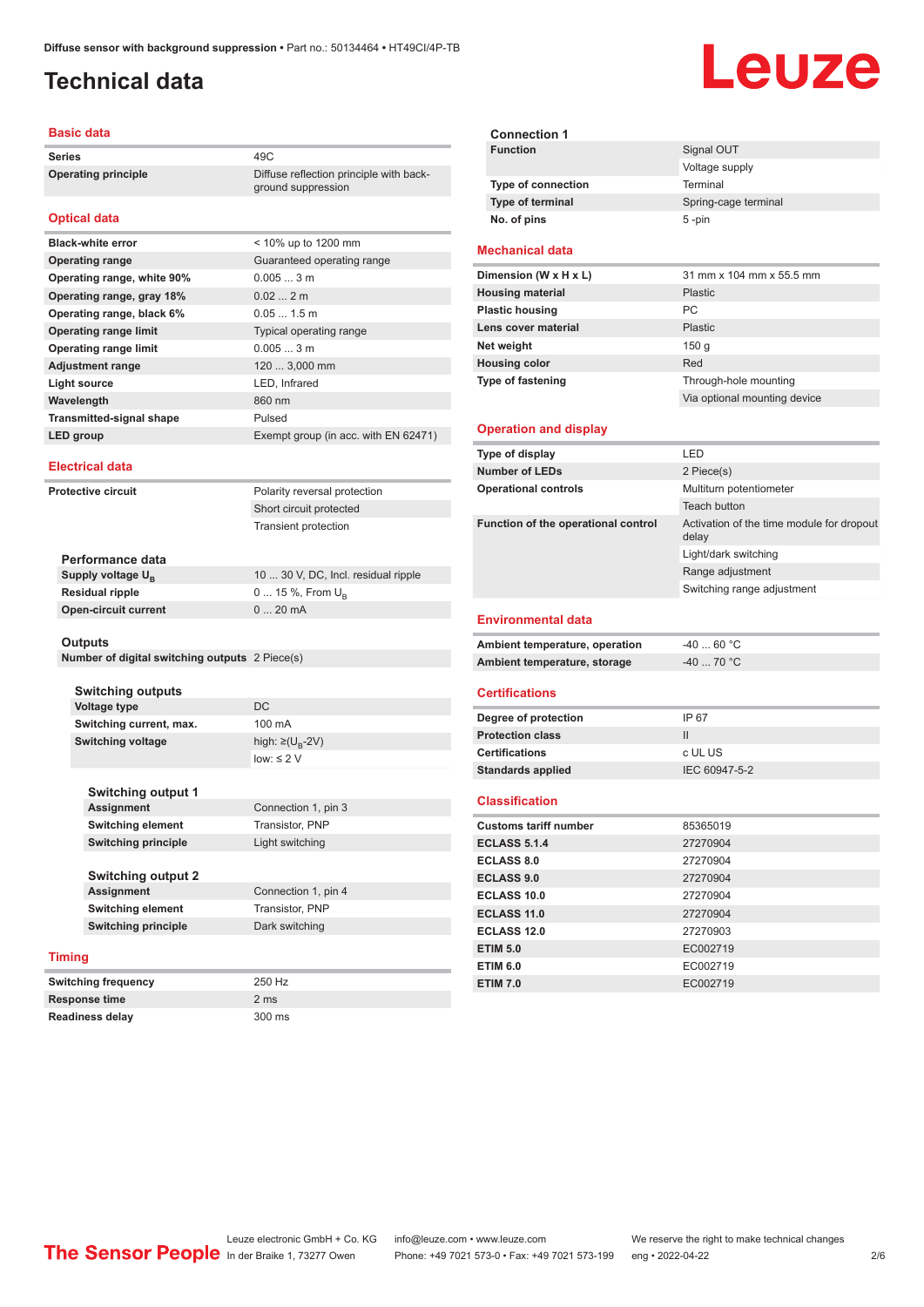## <span id="page-2-0"></span>**Dimensioned drawings**

All dimensions in millimeters



#### AA Green LED

- AB Yellow LED
- B Optical axis
- C Receiver
- D Transmitter
- E Range adjustment
- F Teach button
- G Preferred entry direction
- H Countersinking for SK nut M5, 4.2 mm deep
- J Cable entry with M16 x 1.5 screw fitting for Ø 5 ... 10 mm

Leuze



## **Electrical connection**

#### **Connection 1**

| <b>Function</b>    | Signal OUT           |
|--------------------|----------------------|
|                    | Voltage supply       |
| Type of connection | <b>Terminal</b>      |
| Type of terminal   | Spring-cage terminal |
| No. of pins        | $5 - pin$            |
|                    |                      |

#### **Terminal Assignment**

|                | __               |
|----------------|------------------|
|                | V+               |
| $\overline{2}$ | <b>GND</b>       |
| 3              | OUT <sub>1</sub> |
| 4              | OUT <sub>2</sub> |
| 5              | n.c.             |
|                |                  |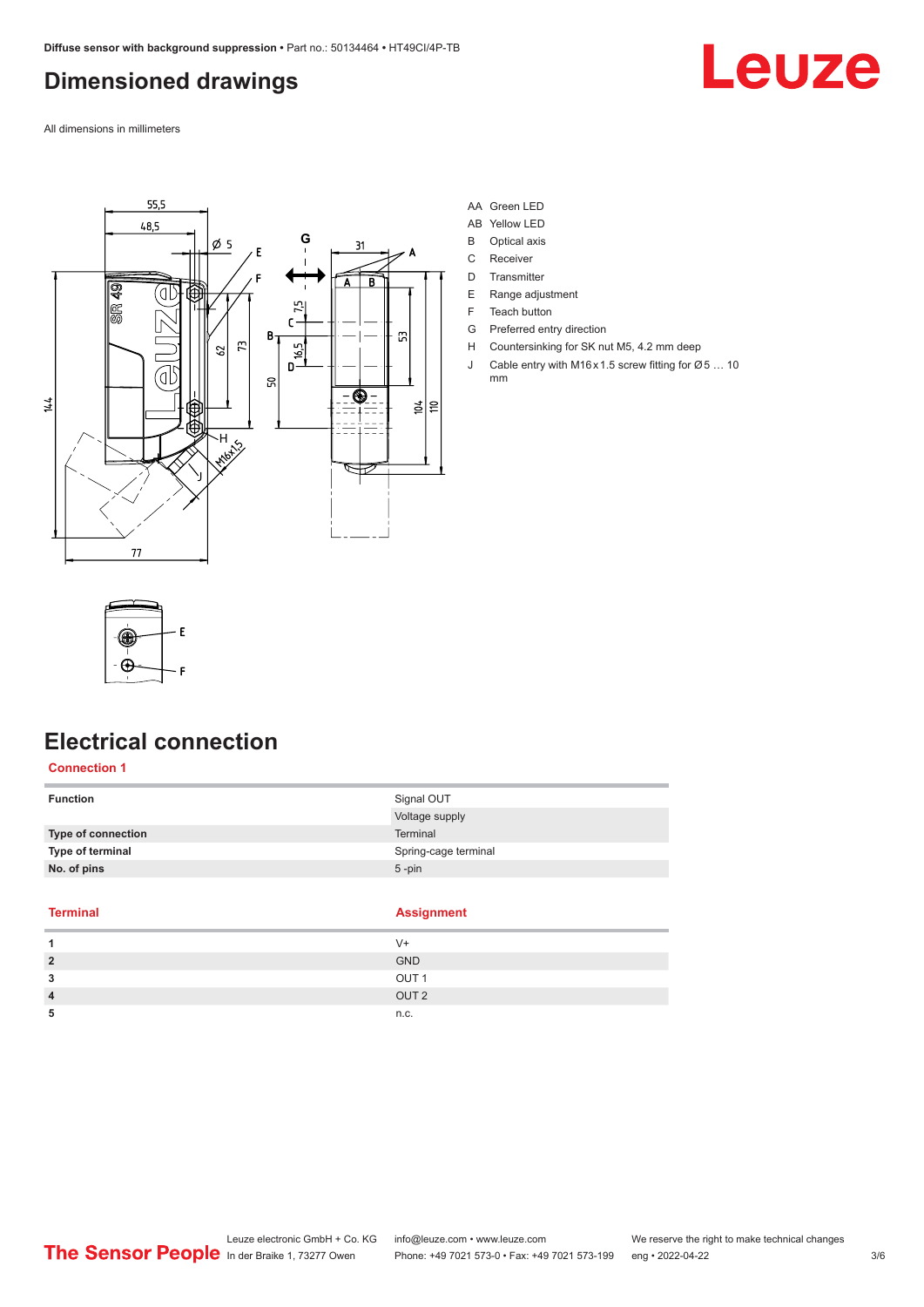## <span id="page-3-0"></span>**Diagrams**

# Leuze

Typ. response behavior (white 90 %)



Typ. black/white behavior



## **Operation and display**

| <b>LED</b> | <b>Display</b>           | <b>Meaning</b>                   |
|------------|--------------------------|----------------------------------|
|            | Green, continuous light  | Operational readiness            |
|            | Yellow, continuous light | Switching output/switching state |

x Range [mm]

y Reduction of range [mm]

Misalignment [mm]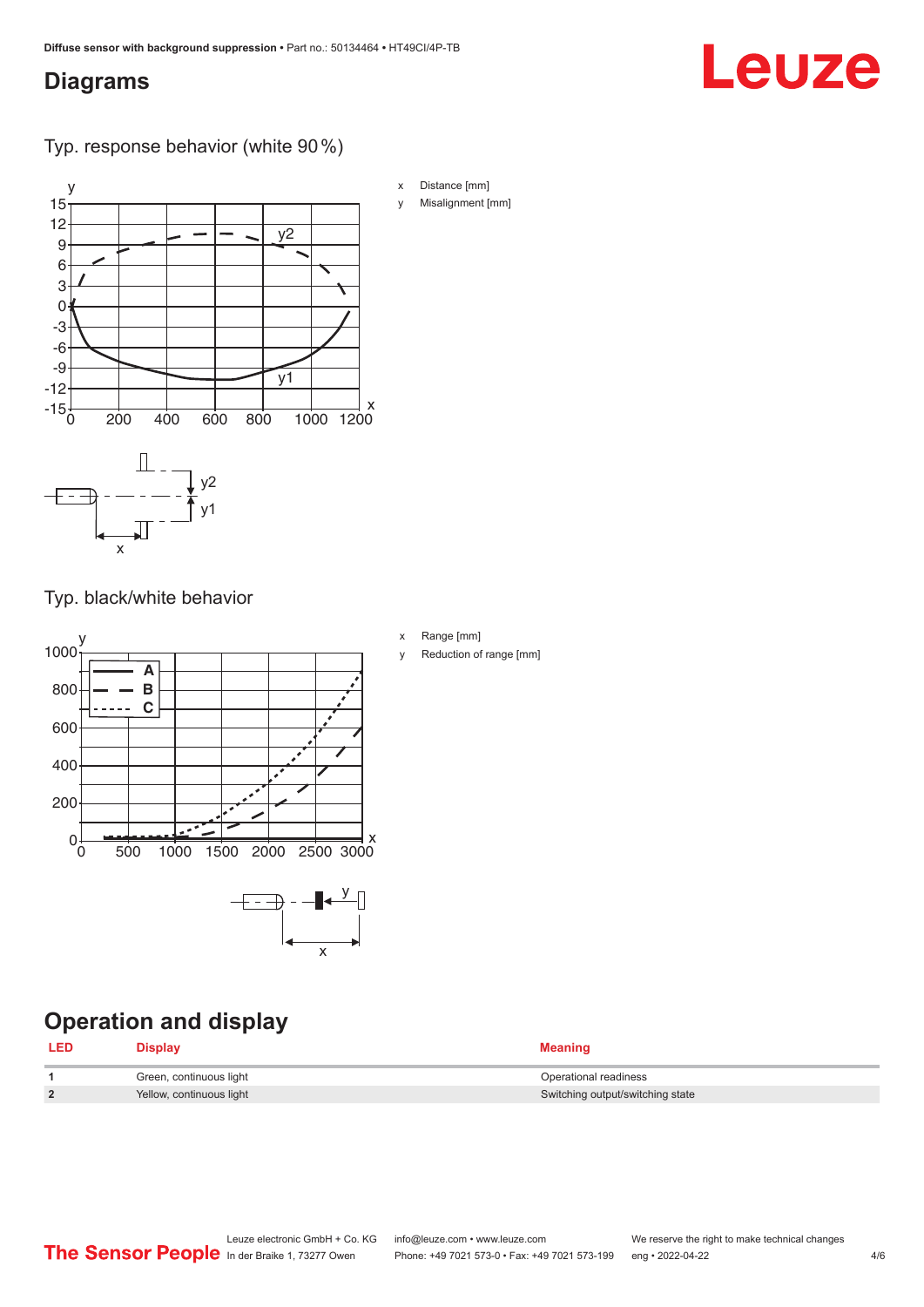## <span id="page-4-0"></span>**Part number code**

Leuze

Part designation: **AAA49Cd.EEfG/iJ-KL**

| AAA49C      | Operating principle / construction<br>PRK49C: Retro-reflective photoelectric sensor with polarization filter<br>HT49C: Diffuse reflection sensor with background suppression<br>LS49C: Throughbeam photoelectric sensor transmitter<br>LE49C: Throughbeam photoelectric sensor receiver                                                                  |
|-------------|----------------------------------------------------------------------------------------------------------------------------------------------------------------------------------------------------------------------------------------------------------------------------------------------------------------------------------------------------------|
| d           | Light type<br>n/a: red light<br>I: infrared light                                                                                                                                                                                                                                                                                                        |
| EE          | <b>Operating voltage</b><br>n/a: 10  30 V, DC<br>UC: 20  250V AC/DC (all-mains design)                                                                                                                                                                                                                                                                   |
| f           | Equipment<br>H: With heating<br>D: Depolarizing media<br>1: 270° potentiometer<br>8: activation input (activation with high signal)                                                                                                                                                                                                                      |
| iJ          | Switching output / Function / OUT1OUT2<br>2: NPN transistor output, light switching<br>N: NPN transistor output, dark switching<br>4: PNP transistor output, light switching<br>P: PNP transistor output, dark switching<br>W: warning output<br>TS: Relay, NC contact/NO contact<br>M4: Low impedance MOSFET semiconductor switching output, NO contact |
| <b>KL</b>   | <b>Electrical connection</b><br>TB: Terminal block - terminal compartment with spring terminals $(5 \times 1.5 \text{ mm}^2)$<br>n/a: cable, standard length 2000 mm                                                                                                                                                                                     |
| <b>Note</b> |                                                                                                                                                                                                                                                                                                                                                          |
|             | $\&$ A list with all available device types can be found on the Leuze website at www.leuze.com.                                                                                                                                                                                                                                                          |

### **Notes**

| <b>Observe intended use!</b>                                                                                                                                                                                                  |
|-------------------------------------------------------------------------------------------------------------------------------------------------------------------------------------------------------------------------------|
| $\%$ This product is not a safety sensor and is not intended as personnel protection.<br>$\%$ The product may only be put into operation by competent persons.<br>₿ Only use the product in accordance with its intended use. |



#### **For UL applications:**

 $\%$  For UL applications, use is only permitted in Class 2 circuits in accordance with the NEC (National Electric Code).

ª These proximity switches shall be used with UL Listed Cable assemblies rated 30V, 0.5A min, in the field installation, or equivalent (categories: CYJV/ CYJV7 or PVVA/PVVA7)

## **Further information**

• All-insulated, rating voltage 250 VAC